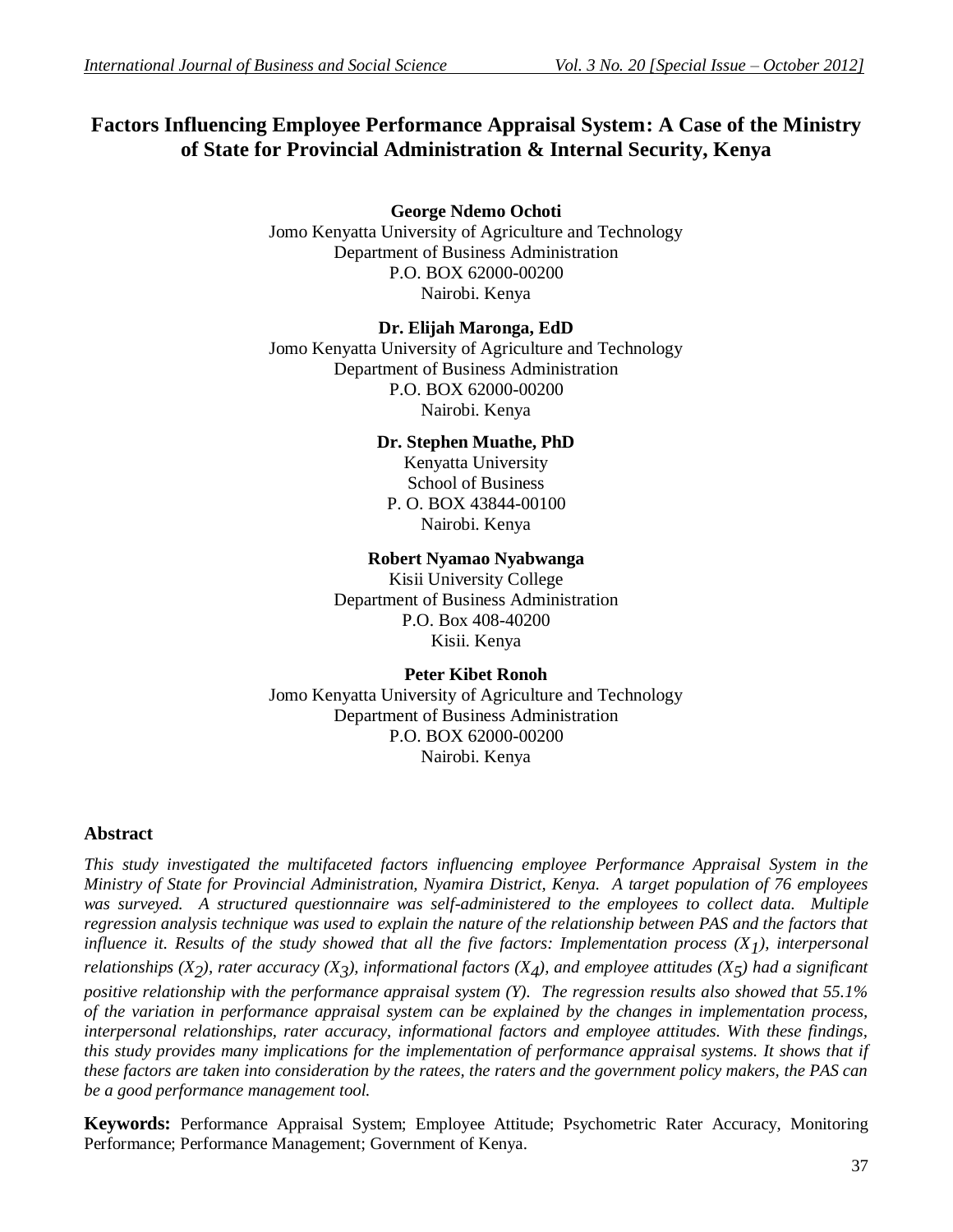### *1. Introduction*

#### **1.1 Background of the study**

There are many challenges which hinder the delivery of public service reforms in Africa (Lienert, 2003). The factors include those relating to human resources like manpower deficiencies and lack of psychological dispositions and shortage of financial and material resources necessary for effective delivery of services. The problems of accountability as well as ethical issues also continue to affect effective delivery of public service. In an effort to mitigate some of these challenges, the Government of Kenya (GOK) has in the past launched several reform programs to improve service delivery. Some of these reform efforts include the Civil Service Reform Program (CSRP) (GOK, 1993) whose aim was to enhance public service efficiency and productivity. The program was designed to contain costs, improve performance in the public sector, and consolidate and sustain the gains made by reform initiatives (Opiyo, 2006).

The other reform initiatives included the implementation of Results – Based Management that was guided by Economic Recovery Strategy for Wealth and Employment creation (GOK, 2003) whose strategies included developing benchmarks and evaluating the performance of public institutions. In order to enhance the performance of public officers, the government introduced a program where rewards and sanctions were to be used to encourage provision of quality services in the public sector. This paved way for the piloting of the process of in state corporations in 2003 which saw the introduction and implementation of performance appraisals in the entire public sector. Most firms in Kenya now employ some performance appraisal system (GOK, 2009). The Performance Appraisal System (PAS) was introduced by the GOK to refocus the mind of the public from a culture of inward looking to a culture of businesslike environment, focused on the customer and results in addition to improving service delivery (Obong'o, 2009). According to the new PAS, the evaluation of staff performance is supposed to run concurrently with the duration of ministerial performance contracts and the Government Financial year. Targets should meet acceptable quality standards and benchmarks as determined in each category of service delivery; the system should be supported by training of staff, particularly those with managerial and supervisory responsibility; and the process should be regarded as interactive, for mutual agreement between supervisors and appraisers (GOK, 2009).

Longenecker and Goff (1992), observed that managers and human resource professionals belief that a PAS is a good tool for human resource management and performance improvement. If well designed and implemented it can benefit both the employees and the organizations (Coens and Jenkins, 2000). According to GOK (2009), the PAS has caused a cultural transformation within the public service from a baseline of extremely poor performance before 2003.

The GOK has in the past made some efforts in launching and implementing Public Service Reform initiatives aimed at improving the performance of public servants in service delivery (GOK, 1993; GOK, 2003). However, these reforms have not achieved the envisaged results (AAPAM, 2005; Opiyo, 2006). The introduction of the new PAS (GOK, 2006) is yet another attempt by the Government to manage and improve performance of the Civil Service and Local Authorities by enabling a higher level of staff participation and involvement in planning, delivery and evaluation of work performance. Despite the successful roll out of the program, there is evidence of room for improvement in the process (GOK, 2009) and a lack of knowledge on the factors that influence the PAS in the Ministry of State for Provincial Administration and Internal Security, (MoSPA) Nyamira district, Kenya. Specifically, this study addresses this gap by:

- (a) Establishing how the implementation process of the PAS in the public sector influences the system;
- (b) Determining how rater and ratee interpersonal relationship in a PAS context influences the system in the public sector;
- (c) Determining how psychometric rater accuracy in a PAS context influences the system in the public sector;
- (d) Determining how the level of information exchange between the rater and the ratee in a PAS context influences the system in the public sector; and
- (e) Establishing how the attitudes of employees towards the last PAS rating, towards the rater and towards the PAS influence the system in the public sector.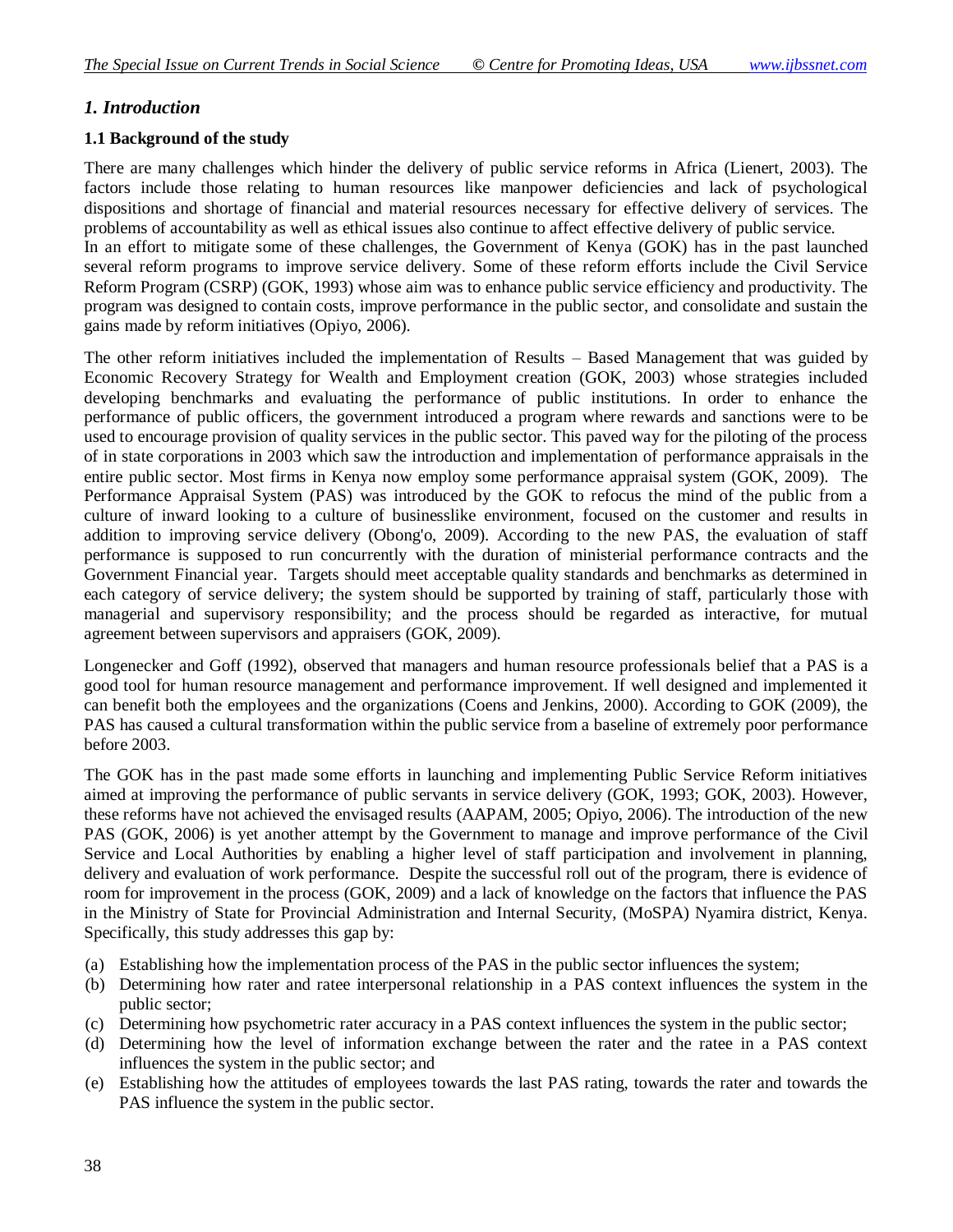#### **1.2 Research questions**

The following research questions applied in the study.

- a) Does the implementation process of the PAS influence the system?
- b) What is the influence of rater and ratee interpersonal relationship on the PAS?
- c) How does rater accuracy in a PAS context influence the system in the public sector?
- d) Does the level of information exchange between the rater and the ratee influence the PAS?
- e) Do the attitudes of employees towards the last PAS rating, towards the rater and towards the PAS itself influence the system in the public sector?

#### *2. Literature Review*

#### **2.1 Theoretical review**

The process of performance management involves the identification of common goals between the appraiser and the appraisee. These goals must correlate to the overall organizational goals. If such a process is conducted effectively, it will increase productivity and quality of output (Davis, 1995). Armstrong (2001) notes that in performance appraisals, accuracy and fairness in measuring employee performance is very important. Performance management is a control measure used to determine deviations of work tasks with a view of taking corrective action. It is also used to reflect on past performance as the organization plans ahead. Provision of feedback on the required corrective action is critical in the process.

According to the Directorate of Personnel Management, Kenya (in Kipchumba et al, 2010), in order to have a balance of employee work load or over load, the appraisals must be conducted regularly. For the appraisals to be effective, the top management must be supportive in providing information, clear performance standards must be set, the appraisals must not be used for any other purpose apart from performance management, and the evaluations must be free from any rating biases (Goff & Longenecker, 1990).

#### **2.2 Process of the PAS and its influence on the system**

Longenecker (1997) contended that a performance appraisal system helps the organization identify three major things: performance standards, core competences, and communicating the standards and competencies to employees. Comparing the employees' performance from the performance appraisal is vital in making future improvements. The performance appraisals are supposed to be conducted at least twice annually.

As a way of institutionalizing the performance appraisals in government institutions, the GOK developed sector performance standards (GOK, 2010). These standards were benchmarked against the best in the world and touched on key areas like performance indicators, medium-term plans and performance targets. These performance targets are set at the beginning of the year and agreed upon by all the ratees (Open Threat, 2008).

Apart from performance monitoring, the annual performance appraisals also help in determining how every employee fits into the organizational development and efficiency in performing all the assigned tasks and responsibilities. It also helps in determining the training needs of the employees in planning future job schedules (Longenecker, 1997). Additionally, the kind of environment that is created by the performance appraisals optimizes the employees' work performance. Individual performance goals that are consistent with organizational goals provide guidelines to the employee on how their effort can lead to organizational improvement. Boice and Kleiner (1997) point out that the organizational objectives must be determined first before embarking on a performance management system in order to make it effective. Departmental and individual objectives are then formulated which must be consistent with the organizational objectives.

All employees involved in the performance rating process must be involved throughout the process. According to Bertone *et al* (1998), involving employees will make them understand organizational goals, what is expected of them and what they will expect for achieving their performance goals.

In order to develop an effective PAS, the individuals who are involved as raters should undergo training (Goff  $\&$ Longenecker, 1990). They should be trained on the process of managing, motivating and evaluating employee performance. The system should not be seen as a simple ''quick fix'' solution. The raters should see it within its wider context of performance management (Boice & Kleiner, 1997).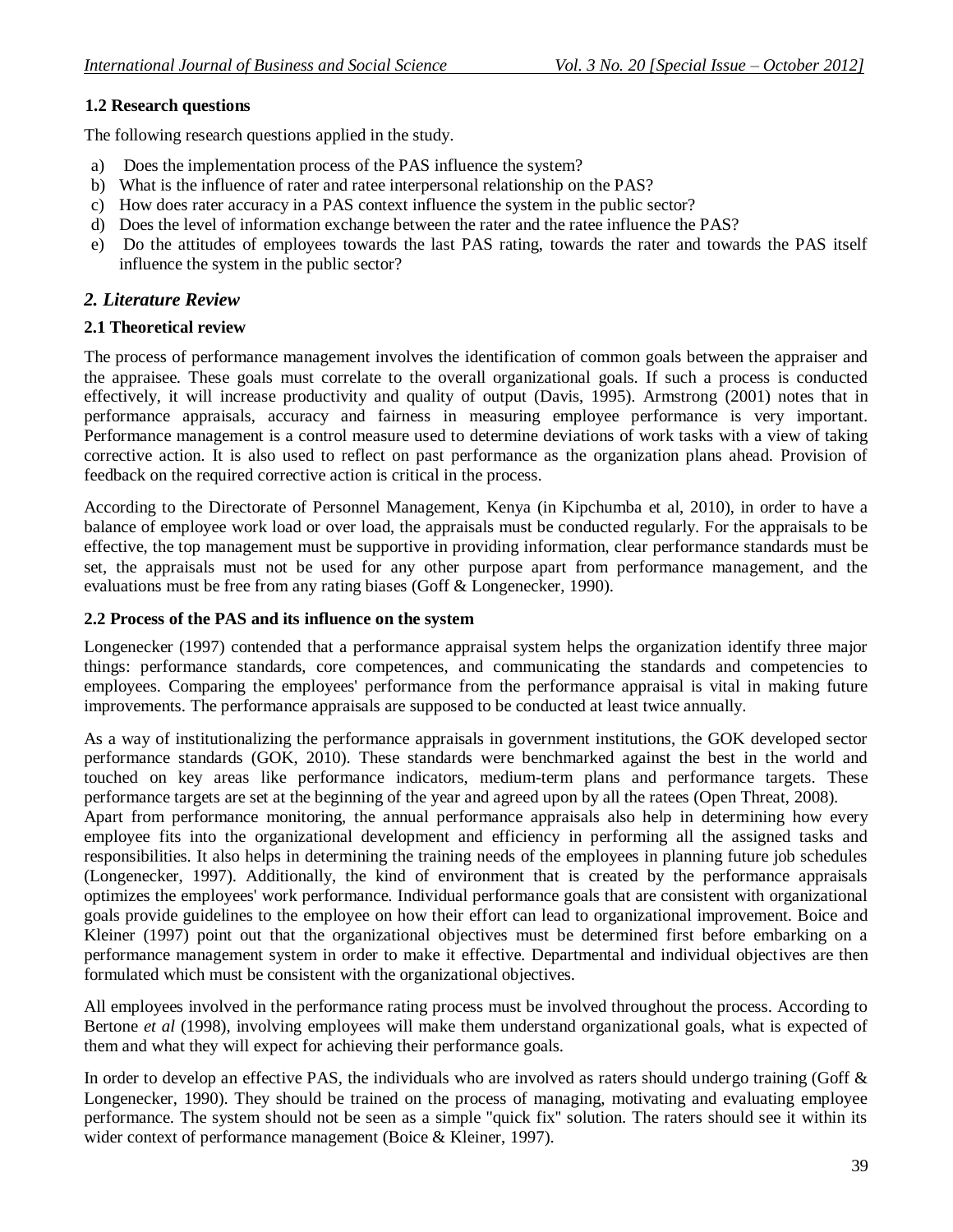Evans (1991), noted that the raters should be trained on various aspects like supervision skills, conflict resolution, coaching and counseling, setting performance standards, linking the system to pay, and how to provide employee feedback. The training will equip ratees with expertise and knowledge that they need in making decisions in the course of the process. According to Boice and Kleiner (1997) there is need to eliminate selective memory by the raters. This can be eliminated by performing the reviews on a frequent and ongoing basis. The frequent reviews will also remove the surprises experienced during annual reviews. These periods of review can be bi-monthly or quarterly.

PAS should also link individual performance with reward (Townley, 1999). It is assumed that linking performance with reward increases the levels of performance. Such schemes have been used in both public and private sectors (Armstrong & Brown, 2005). Linking employees with reward motivates employees and commits them to the appraisal process. It will also show the employees that the completion of the performance targets and objectives will affect them directly (Prowse & Prowse, 2009).

In order to have an effective system, ratees should be given room to appeal against a rating that they feel is incorrect. The appeals may be against any rating that may be perceived to be discriminatory. The appeals would protect the employees from any unfair ratings. It could also protect the organization from any potential charges of unfair treatment of employees and assure that the raters will not be biased in their evaluations because their appraisals will also be reviewed by others in the organization ((Murphy & Cleveland, 1995; Caruth & Humphreys, 2005).

#### **2.3 Informational factors and the PAS**

The quality of interactions and communication between the rater and the ratee during the appraisals will influence the process. According to Fletcher and Williams (1996), there should be frequent meetings between the rater and ratee, during which time action plans should be developed and areas where they may not agree looked into. Quarterly communication between the rater and ratee will result in a variety of positive job outcome like job satisfaction and organizational commitment.

During such formal meetings, individual performance should be discussed. The performance review may include the actual performance, the tasks that were completed and areas that need improvement. Walsh and Fisher (2005) call such meetings ''Action Inquiry'', a method where organizational members use dialogue to foster their working relationships. This kind of dialogue can be used to enhance individual and group decision-making in an organization thereby improving productivity (Fisher & Tolbert, 1991).

Feedback is an important part of the PAS. According to Longenecker (1997), the ratees should be given feedback on their competence and overall progress within the organization. The feedback should be specific and timely and be against the predetermined performance expectations. It's within the employees' rights to know how they are progressing in performing the assigned tasks and to receive feedback. The feedback should be provided on a continuous basis – daily, weekly or monthly reviews (Lee, 2005).

The 360-degree feedback method can be utilized by organizations. This is a method that combines evaluations from various sources into the overall appraisal (Garavan *et al*, 1997). The evaluations can be from peers, subordinates, superiors and the ratee herself (Tornow, 1993). Evaluations from clients, suppliers, or customers can also be sought. McDowall and Fletcher (2004) argue that the 360-degree feedback is costly but it is the most comprehensive since feedback is sought from everyone who is directly involved with the ratee.

#### **2.4 Rater accuracy and the PAS**

According to Prowse and Prowse (2009), the dilemma of a performance appraisal process has always been developing performance measures. Henderson (1984) says that a good PAS should be based on measuring employee's contribution to the job as opposed to the employee's activities or behaviors. However, developing a PAS that accurately reflects employee performance is not an easy task. Such systems must be tailor-made to match employee and organizational characteristics. Performance ratings are based on rater evaluations which are subjective to human judgments. Personal factors and prejudices are likely to influence the ratings (Cleveland and Murphy, 1992). On the other hand, errors based on age, gender or race can influence the raters evaluations. Sometimes raters can be too harsh or too lenient on the ratee and this affects the accuracy of evaluations.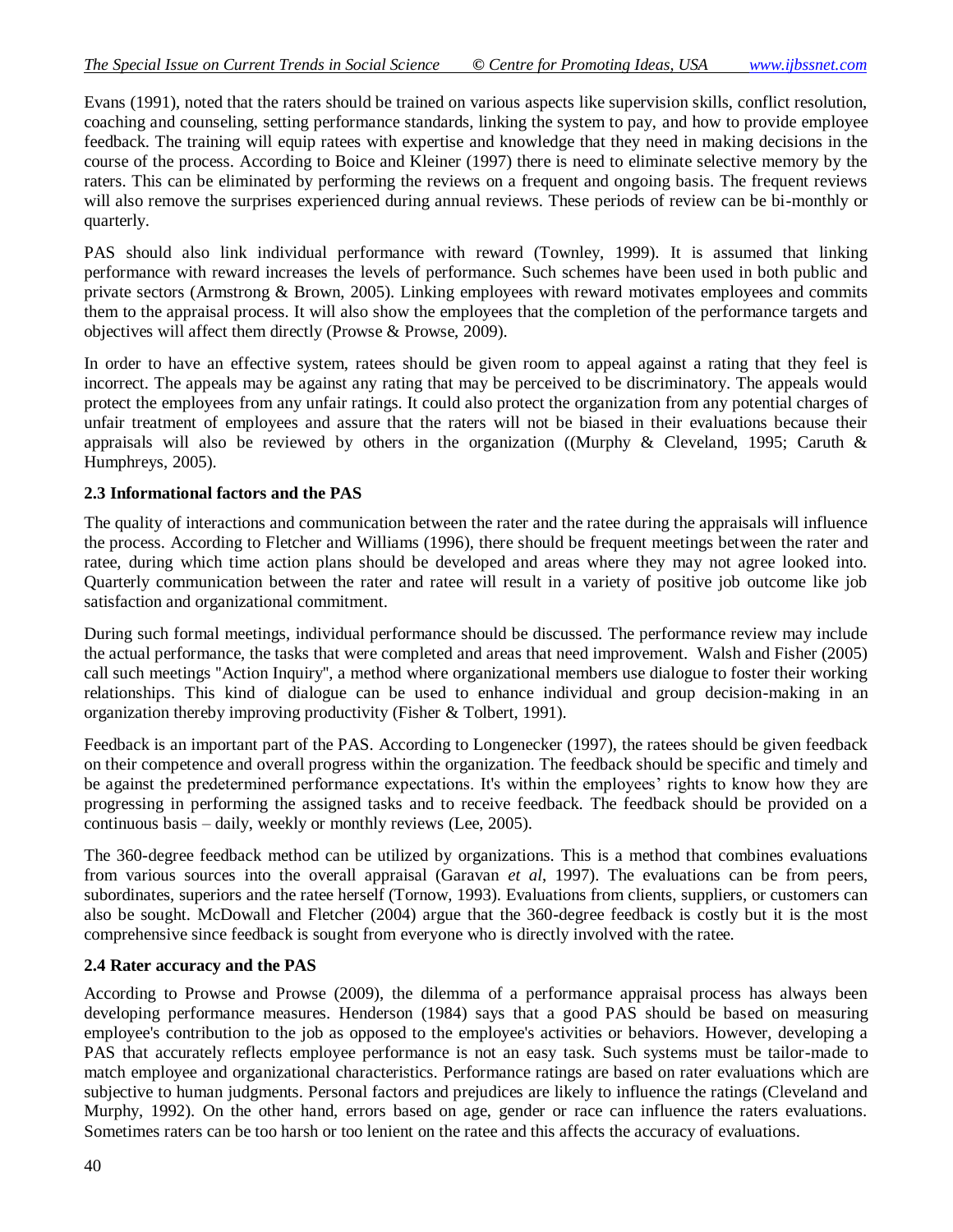Poor performance evaluations will not have the desired effect. There should be a proper development of the appraisal to remove subjectivity and bias in the ratings. Attwood (1985) noted that some sources of rater inaccuracy include instances where female juniors tend to be assessed essentially from masculine points of view. On some occasions, male superiors who appraise women subordinates often have inappropriate masculine interpretations of female characteristics, aptitudes and abilities for managerial work. Consequently, personalitybased appraisals disadvantage women and minorities who emerge as having less of the desired attributes than their male counterparts. Multi-rater systems can be used to deal with rater inaccuracy. This method consists of a questionnaire that contains instances of work behavior (Jansen & Yloeberghs, 1999). ''Bystanders'' who are directly involved with the person who is being evaluated are asked to give their views on the person from a long list of phrased behaviors. The ratee is hence evaluated on account of a number of work situations.

#### **2.5 Interpersonal factors and the PAS**

Interpersonal factors are those factors that relate to the kind of treatment the appraisee receives in the hands of the appraiser (Thurston & McNall, 2010). According to Greenberg (1993), interpersonal factors are important in the PAS as they influence the outcome of the interactions. The quality of these interactions during the process also contribute to fairness perceptions in the whole process. During the rating period, the raters should value the ratees and treat them with dignity and fairness. There should be an environment of trust in the raters. They should also be supportive of their ratees. The absence of such a trust may make the ratees to be dissatisfied with the PAS thereby rendering the whole process ineffective (Korsgaard & Roberson, 1995).

#### **2.6 Employee attitude and performance appraisal system**

In a performance appraisal process, employee attitudes toward the system is strongly linked to satisfaction with the system. According to Boswell and Boudreau (2000), perceptions of fairness of the system are an important aspect that contributes to its effectiveness. Understanding employee attitudes about the PAS in organizations is important as they can determine its effectiveness (McDawall & Fletcher, 2004). If the PAS is seen and believed to be biased, irrelevant or political, that may be a source of dissatisfaction with the system. Employee reaction to the PAS is a critical aspect of the acceptance and effectiveness of the system. Extreme dissatisfaction and perceptions of unfairness and inequality in the ratings may lead to the failure of the system (Cardy & Dobbins, 1994; Murphy & Cleveland, 1995).

The criteria that must be met in order to make the system be perceived by ratees to be fair include having a formal system of appraisal, ratees must have a very high degree of job knowledge, the ratees must have an opportunity to appeal against their performance ratings, the dimensions of performance must be relevant, and having action plans to deal with any weaknesses. The organizational climate must be cooperative rather than competitive (Murphy & Cleveland, 1995; Landy *et al,* 1978). It's not only the ratees' attitudes towards the PAS that is critical. Even the attitudes of the raters is also critical to the system (Brown *et al*, 2010). The attitudes and approach the raters to the process has been shown to influence the quality of the appraisals. Some raters have indicated that they are reluctant to conduct the appraisals saying that they hated conducting appraisals, ''second only to firing employees''.

#### **2.7 The Conceptual framework**

The variables under study have been represented diagrammatically to show the relationship between them by illustrating the influence of the independent variables on the dependent variable in order to give coherence to this report.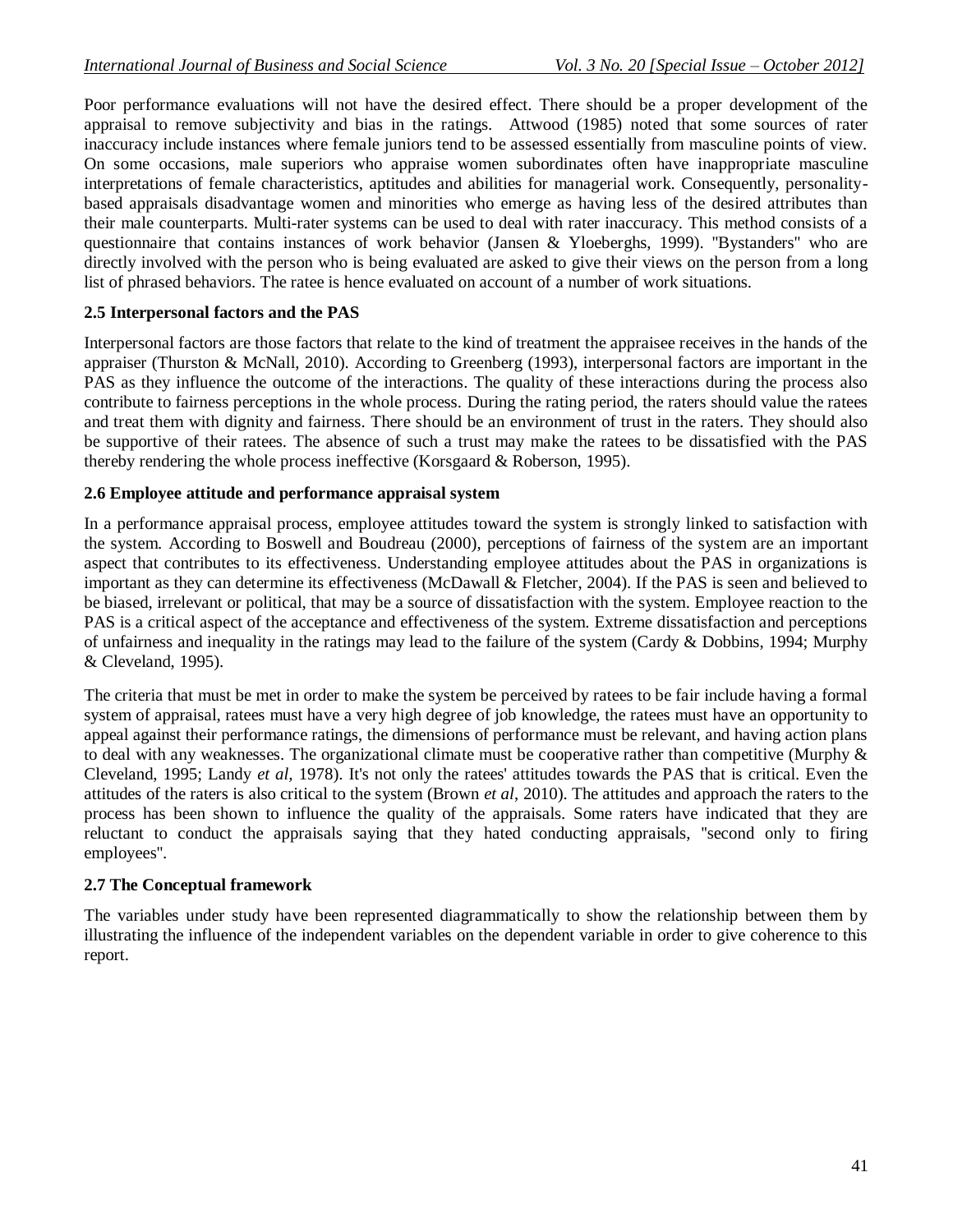

#### **Figure 1: Conceptual framework showing influence relationship between independent and dependent variables.**

### *3. Methodology*

#### **3.1 Research Design and Sample**

Descriptive survey design was adopted in conducting this study. The survey design entails selecting samples to analyze and discover occurrences, qualitatively and quantitatively assess information and make conclusions. This investigation targeted a population of 76 employees in the MoSPA, Nyamira district who have participated in the PAS. Newly employed individuals were excluded because they may not have served under the PAS long enough to give reliable views on the system. Forty four responses were returned, which represents 57.89 % of the population.

#### **3.2 Research Instruments**

A questionnaire was used to collect data from eligible employees. Part I of the survey required the participants to provide demographic information while Part II included factors that influence the PAS as conceptualized in this study. The components included per factor are considered to be indicators of the influence on the PAS.

#### **3.3 Data Analysis**

Before the actual data analysis, questionnaires were checked for completeness and consistency. Data was analyzed using descriptive statistical techniques such as frequency distributions and percentages. Multiple regression analysis was used to establish and explain the relationship between the PAS and the independent variables. Results of the analysis were presented using tables.

The model below was used to determine the quantitative association between the variables:

$$
Y = b_0 + b_1 X_1 + b_2 X_2 + b_3 X_3 + b_4 X_4 + b_5 X_5 + \varepsilon
$$

Where  $b_0$ ,  $b_1$ ,  $b_2$ ,  $b_3$ ,  $b_4$  and  $b_5$  are constants;

 $X_1$  = implementation process of PAS;

 $X_2$  = interpersonal relationship;

 $X_3$  = Rater accuracy;

 $X_4$  = Informational factors;

 $X_5$  = Employee attitudes; and

ε is the error term.

The Statistical Software Package for Social Sciences (SPSS) version 11.5 generated descriptive statistics and established the relationship between the dependent and the independent variables of the study.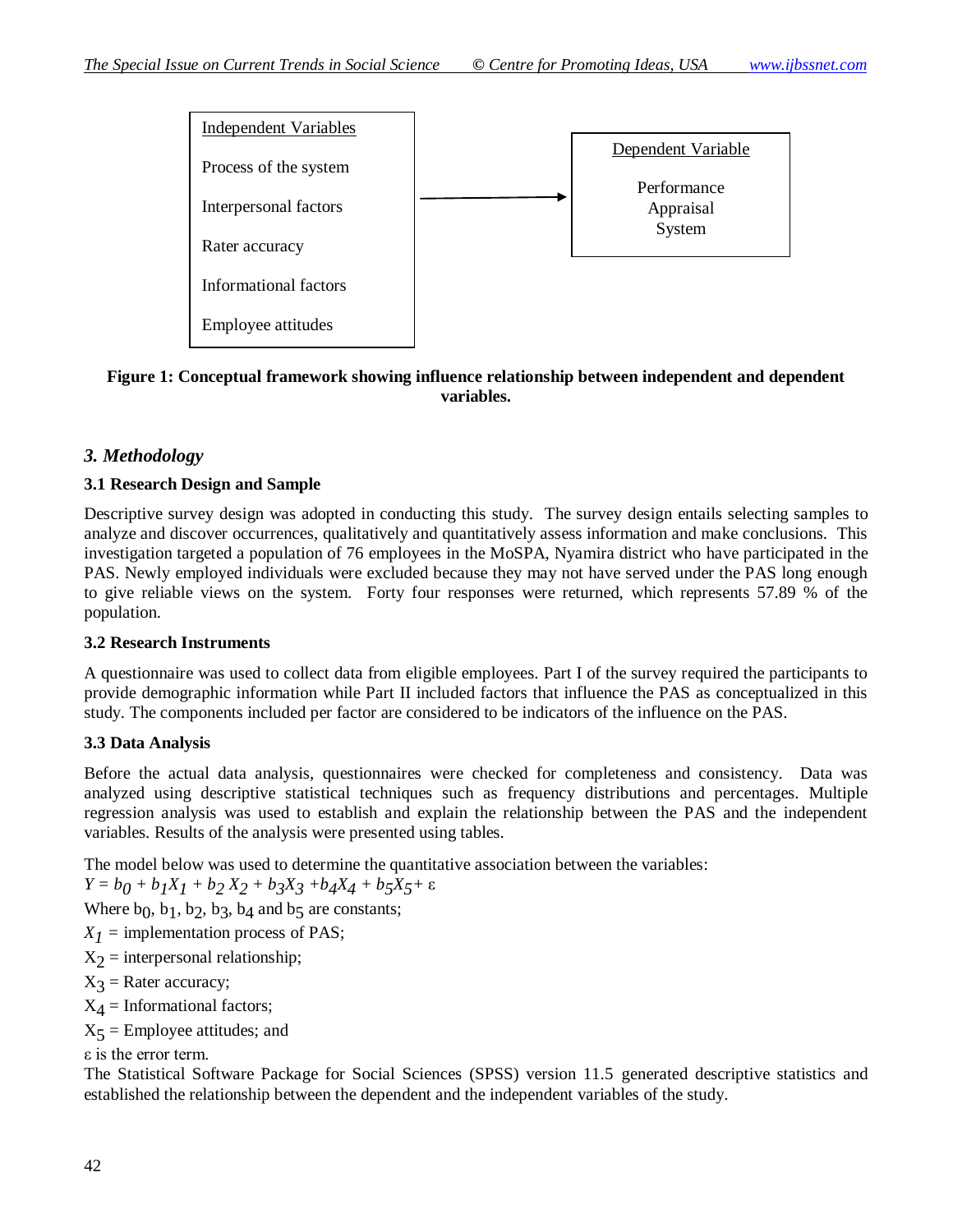# *4. Findings*

### **4.1 Multiple regression analysis and findings**

In this subsection, multiple regression analysis was used to determine whether independent variables  $(X_1, X_2, X_3,$ X4 and X5 ) simultaneously impact the dependent variable (Y). As a result, the subsection examines whether the multiple regression equation can be used to explain the causal theory of the various factors on performance appraisal systems. To investigate the influence of implementation process( $X_1$ ), interpersonal relationships( $X_2$ ), rater accuracy(X<sub>3</sub>), informational factors(X<sub>4</sub>) and employee attitude(X<sub>5</sub>) on performance appraisal systems, the model used for the regression analysis was expressed in the general form as given below:

$$
Y = b_0 + b_1 X_1 + b_2 X_2 + b_3 X_3 + b_4 X_4 + b_5 X_5 + \varepsilon
$$

For this model, PAS was used as the dependent variable (Y) and independent variables included  $X_1, X_2, X_3, X_4$ and X<sub>5</sub>. The relationships between the dependent variable and independent variables, and the results of testing significance of the model have been respectively interpreted. In interpreting the results of multiple regression analysis, the three major elements considered were: the coefficient of multiple determinations, the standard error of estimate and the regression coefficients. These elements and the results of multiple regression analysis were presented and interpreted accordingly.

Table 1 below presents the result on the performance appraisal model.

| Model | R   | R Squared    | Adjusted R<br>Squared | <b>Std Error of</b><br>the Estimate |
|-------|-----|--------------|-----------------------|-------------------------------------|
|       | 742 | 551<br>.JJ 1 | .552                  | 3.0594                              |

### **Table 1: The PAS Model Summary**

Table 1 reports the model of performance appraisal system with the coefficient of determination  $R^2 = 0.552$  at 0.05 a significant level. The coefficient of determination indicated that 55.2 % of the variation in the PAS for the sample of 44 can be explained by the implementation process  $(X_1)$ , interpersonal relationships  $(X_2)$ , rater accuracy  $(X_3)$ , informational factors  $(X_4)$  and employee attitude  $(X_5)$  while 44.8 % remains unexplained. The results of the summary Analysis of Variance (ANOVA) were presented and interpreted in Table 2.

|       |            | Sum of squares | df | mean square | F   | Sig      |  |
|-------|------------|----------------|----|-------------|-----|----------|--|
| Model | Regression | 79.116         |    | 15.823      | 15. | $\theta$ |  |
|       | Residual   | 13.751         | 38 | 1.020       |     |          |  |
|       | Total      | 117.867        | 43 |             |     |          |  |

### **Table 2: Summary ANOVA**

Table 2 reports the summary ANOVA and F statistic which reveals the value of F (15.513) being significant at 0.05 confidence level. The value of F is large enough to conclude that the set of independent variables: implementation process  $(X_1)$ , interpersonal relationships  $(X_2)$ , rater accuracy  $(X_3)$ , informational factors  $(X_4)$ and employee attitude  $(X_5)$  as a whole were contributing to the variance in performance appraisal systems.

The results of the PAS regression model using the five independent variables were presented and interpreted in Table 3.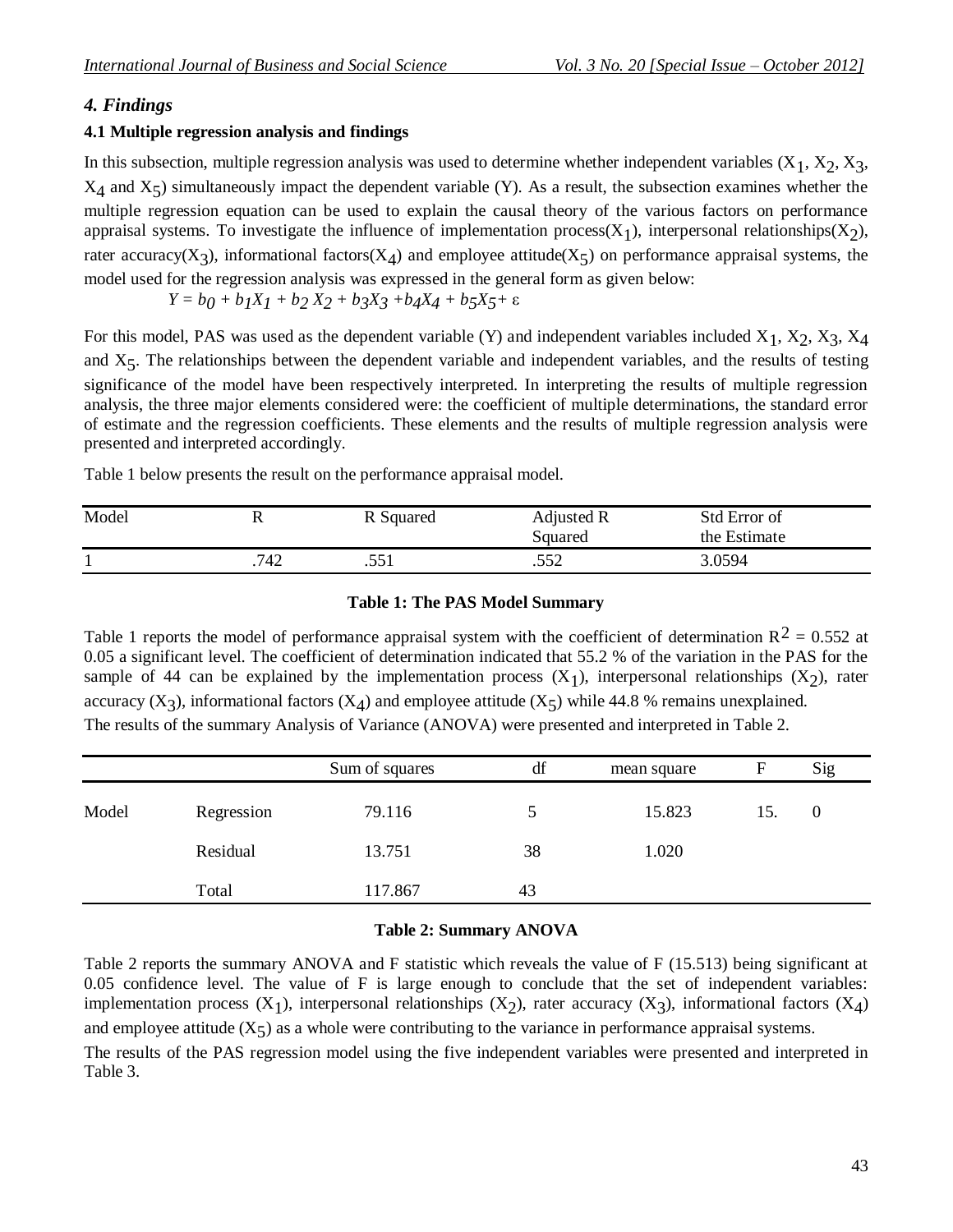|          | <b>Unstandardized Coefficients</b> |                                   |
|----------|------------------------------------|-----------------------------------|
|          | B                                  | Std. Error                        |
| Constant | 2.011                              | $\overline{\phantom{0}}$<br>1.532 |
| $X_1$    | 3.025                              | 0.325                             |
| $X_2$    | 0.258                              | 0.256                             |
| $X_3$    | 0.123                              | 0.145                             |
| $X_4$    | 0.236                              | 0.219                             |
| $X_5$    | 0.367                              | 0.308                             |

Predictors: (constant), Implementation process  $(X_1)$ , Interpersonal relationships  $(X_2)$ , Rater accuracy  $(X_3)$ , Informational factors  $(X_4)$ , and Employee attitudes  $(X_5)$ 

#### **Table 3: PAS Regression Model**

Table 3 evaluates and interprets the standardized coefficients of correlation (beta). In estimating the contribution of each independent variable in the study, it was established that all independent variables significantly contributed in variance of the PAS at significance level of 0.05. However, the relative importance of each independent variable was different. Also, since the significance values are less than 0.05, the coefficients are significant and therefore the regression equation would be:

 $Y = 2.011 + 3.025X_1 + 0.258X_2 + 0.123X_3 + 0.236X_4 + 0.367X_5$ 

Implementation process was positively related to performance appraisal systems with  $β=0.601$  (α<.05). Therefore support was found to indicate that the implementation process has an influence on performance appraisal systems. It therefore implied that the better the process of implementation, the more effective the PAS.

Interpersonal relationships were positively related to performance appraisal systems with β = 0.321 ( $\alpha$  < 05). This evidence indicates that interpersonal relationships have an influence on performance appraisal systems. It therefore implied that the better the interpersonal relationships between the rater and the ratee, the more successful the PAS.

The Performance appraisal system was positively related to psychometric rater accuracy with  $\beta = 0.123$  ( $\alpha$  < 05). Therefore support was also found to show that there is a relationship between performance appraisal systems and rater accuracy.

Informational factors were positively related to performance appraisal systems with β = 0.256 ( $\alpha$ <.05) Like the previous factors, evidence was found to indicate that informational factors have an influence on performance appraisal systems. Employee attitudes were also positively related to PAS with  $β = 0.314$  (α<.05). Support was therefore found to indicate that employee attitudes have an influence on performance appraisal systems. Therefore, all the five factors  $(X_1, X_2, X_3, X_4$  and  $X_5$ ) have an influence on the PAS, explaining 55.2 % of the variation in the PAS.

#### *5. Conclusions*

The study concludes that all the five variables investigated that include the implementation process, rater and ratee interpersonal relationship, psychometric rater accuracy, informational factors and employee attitudes all influence the PAS. The factors under these variables have shown the influence of the implementation process of the PAS and the quality of treatment that the ratee receives in the hands of the rater. It has also been shown that elimination of rating errors increases system efficiency. Communication between the rater and ratee is crucial as is understanding the employee attitudes towards the PAS. However, according to the findings, the implementation process has a relatively high influence on the performance appraisal systems as compared to the other factors. If all these factors are taken into consideration, then PAS has the potential of being a good performance management tool.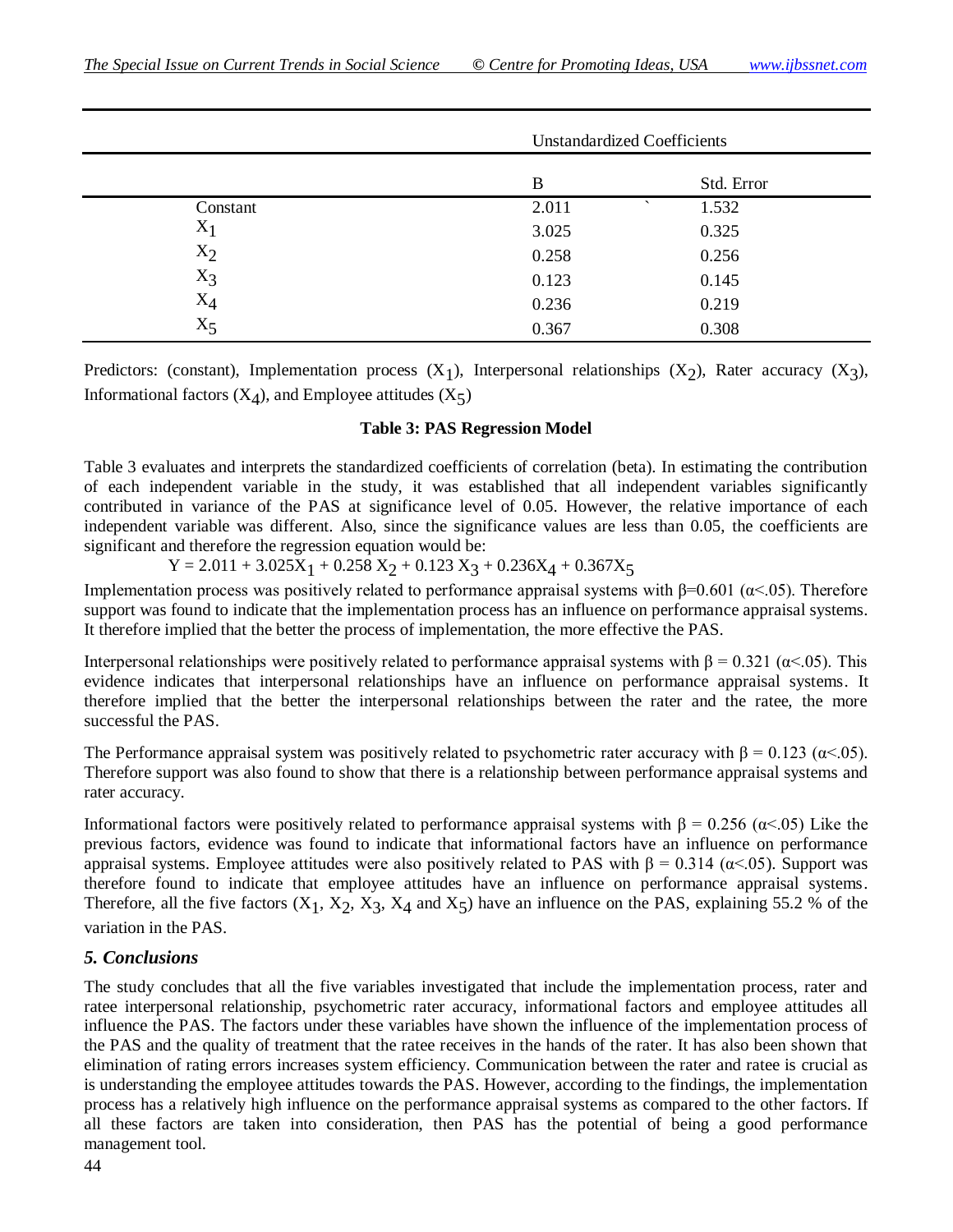### **5.1 Implications for practice**

The raters and ratees in the MoSPA, Nyamira district should ensure that there is total commitment support in all matters concerning the PAS implementation. The government should also continually train the raters for effective implementation of the PAS. The MoSPA policy makers should evaluate the validity of the rating form itself. The prescribed use of the same form for all employees at different organizational levels and with varying degrees of education and job classifications does raise the question of its usefulness. The raters in the ministry should value and aim to treat the ratees with dignity and fairness. The interpersonal treatment received is an important contributor to overall system success. To ensure rater accuracy, the raters should remove subjectivity and bias in performance evaluation. The PAS should be an effectiveness-based system whereby 'objective' results are given representing the measurement of an employee's contribution into the job, not on employees' activities or behaviors.

Both raters and ratees should hold frequent meetings aimed at developing action plans. During these meetings, matters such as performance expectations should be discussed as well as reviewing employee performance on tasks that have been adequately accomplished and any areas that need improvement. The Government policy makers should endeavor to understand both the raters' and ratees' attitudes and beliefs about the PAS. The attitudes and approach of raters to the PAS can be a source of quality variations in performance appraisals. Some employees also perceive the

### **5.2 Suggestions for Further Research**

The study recommends for further research to be conducted on the alignment of PAS with the MoSPA objectives for strategic control. This will assist in unlocking the abilities of the PAS in the realization of vision 2030 development goal. Further research should also be conducted to determine the influence of the PAS outcome on employee performance. This will help in determining whether the PAS, as it is conducted in various Ministries is the much sought after Public Service initiative that is needed in improving service delivery. Further research should also be conducted on the suitability of the rating tool as it is currently used in the PAS so as to determine its relevance in realizing the objectives of the PAS. Finally, this investigation recommends that further research be undertaken to determine whether these same factors (implementation process, interpersonal relationships, rater accuracy, informational factors, and employee attitude) influence the PAS in other ministries of the GOK.

# *References*

- AAPAM, (2005). *The enabling state and the role of the public service in wealth creation: Problems and strategies for development in Africa*: The Report of the 26<sup>th</sup> Roundtable Conference of the African Association for Public Administration and Management, Mombasa, Kenya.
- Armstrong, M. (2001). *Human resource management practice*, (8<sup>th</sup> ed.) London: Kogan Page Publishers.
- Armstrong, M, & Baron, A. (2005). *Managing performance: Performance management in action*. London, CIPD.
- Armstrong, M., & Baron, A. (2005). *Managing performance: Performance management in action.* London*:* Chartered Institute of Personnel and Development.
- Attwood, M. (1985). *Introduction to personnel management*. London: Pan Books.
- Bertone, S., et al. (1998). *Developing Effective Consultation Practices: Case Studies of Consultation at Work:* Melbourne: South Pacific Publishing.
- Boice, D., Kleiner, B. (1997). Designing effective performance appraisal systems: *Work Study,* 46 (6), 197-201.
- Boswell, W.R., & Boudreau, J.W. ( 2000). Employee satisfaction with performance appraisals and appraisers. *Human Resource Development Quarterly*, 11 (3), 283-299.
- Brown M, *et al*. (2010). Consequences of the performance appraisal experience: *Personnel Review*, 39 (3), 375-396
- Cardy, R. L. & Dobbins, S. G. (1994). *Performance appraisal: Alternative perspectives.* Cincinnati, OH: South-Western Publishing.
- Caruth, D. L & Humphreys*,* J. H. (2008). Performance appraisal: Essential characteristics for strategic control. *Measuring Business Excellence,* 12 (3), 24-32.
- Cleveland, J. N., & Murphy, K. R. (1992). "Analyzing performance appraisal as a goal directed behavior". *Research in Personnel and Human Resources Management*, 10, 121-185.
- Coens, A. T., & Jenkins, M. (2000). *Abolishing performance appraisals.* San Francisco, CA: Berret- Koehler Publishers, Inc.
- Davis, R. (1995). *Choosing performance management: A holistic approach journal. New Delhi*, CUPA Publication.